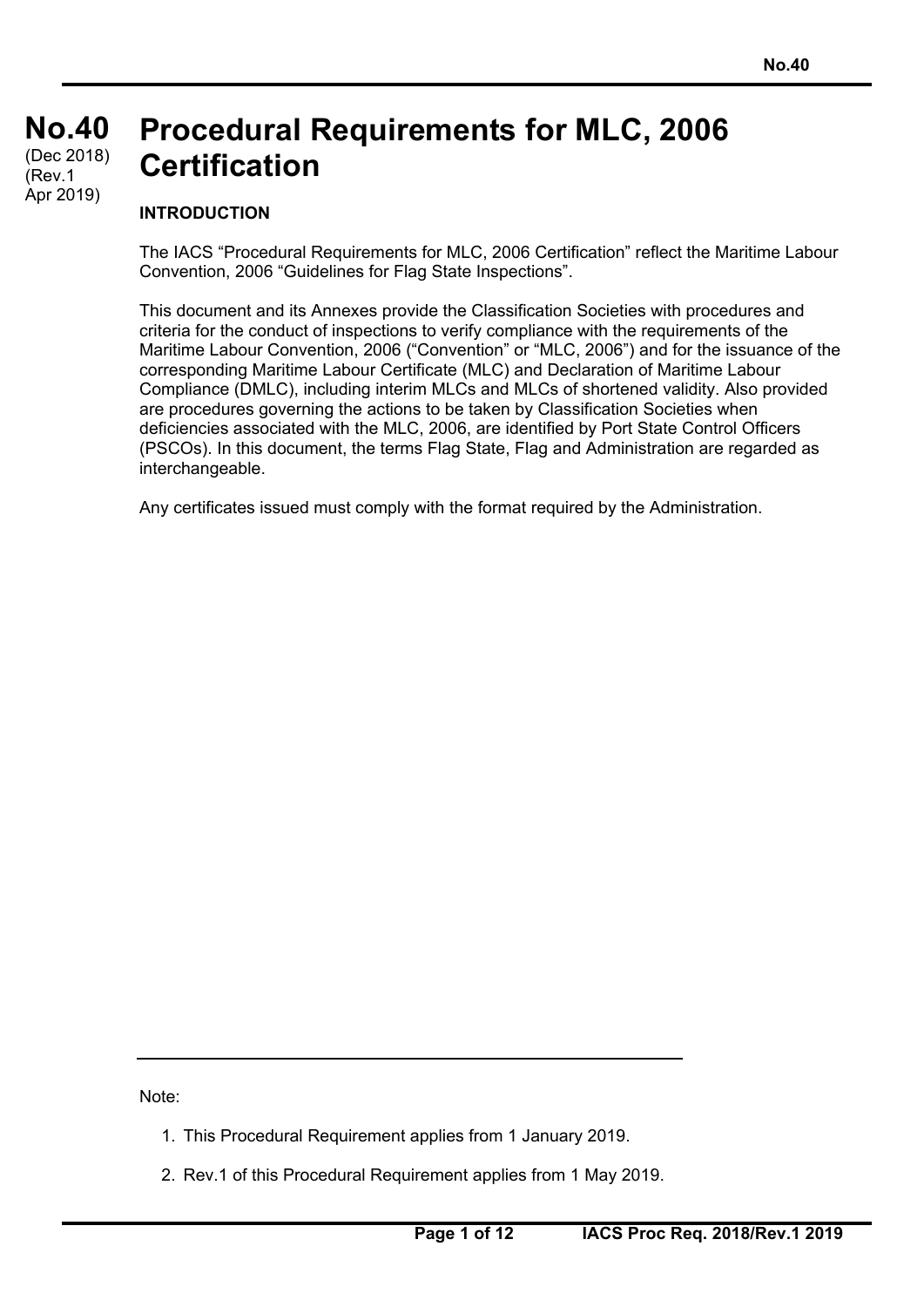#### **No.40 1. GENERAL**

#### (cont)

#### **1.1 Definitions**

1.1.1 "Inspection" means a process of systematic and independent verification, through the collection of objective evidence, to determine whether the conditions, procedures and processes on board comply with the flag State requirements for the implementation of the MLC, 2006, (DMLC Part I) and whether the processes are effective in achieving the objectives of the MLC, 2006, through measures as defined in DMLC Part II.

1.1.2 "Inspector" means a person who is qualified and authorized to carry out MLC inspections in accordance with the requirements of IACS Procedural Requirement 10B (PR10B).

1.1.3 "DMLC" means Declaration of Maritime Labour Compliance referred to in Regulation 5.1.3 of MLC, 2006. The DMLC consists of two parts:

- (i) Part I: Drawn up by the Competent Authority referencing national requirements subject to inspection and certification;
- (ii) Part II: Drawn up by the Shipowner describing the measures for initial and on-going compliance to meet the requirements of the DMLC Part I and for continuous improvement.

1.1.4 "Deficiency" means a breach of the requirements of the Convention as implemented through the national laws and regulations of the Administration.

1.1.5 "Serious deficiency" means deficiency that constitute a serious or repeated breach of the requirements of the Convention (including seafarer's rights) or that represent a significant danger to seafarer's health, safety or security.

1.1.6 "Observation" means a statement of fact made during an inspection and substantiated by objective evidence. It may also be a statement made by the inspector referring to a weakness in MLC procedures that if not addressed may lead to a deficiency in the future.

1.1.7 "Shipowner" means Shipowner as defined in Article II of the MLC, 2006.

1.1.8 "Cold lay-up" means that a ship is taken out of service, moored in a secure location and all systems are shut down with minimum ongoing maintenance to prevent deterioration of the hull structure and machinery. Watch men or a specialist lay-up crew may be employed to ensure the safety and security of the ship.

#### **1.2 Scope and application**

1.2.1 This document establishes basic procedures for:

- (i) the review and certification of DMLC Part II;
- (ii) the conduct of interim, initial, intermediate, renewal and additional shipboard inspections against the MLC, 2006, as implemented in national legislation referenced in the DMLC Part I
- (iii) the issuance of MLC to ships and their subsequent endorsement.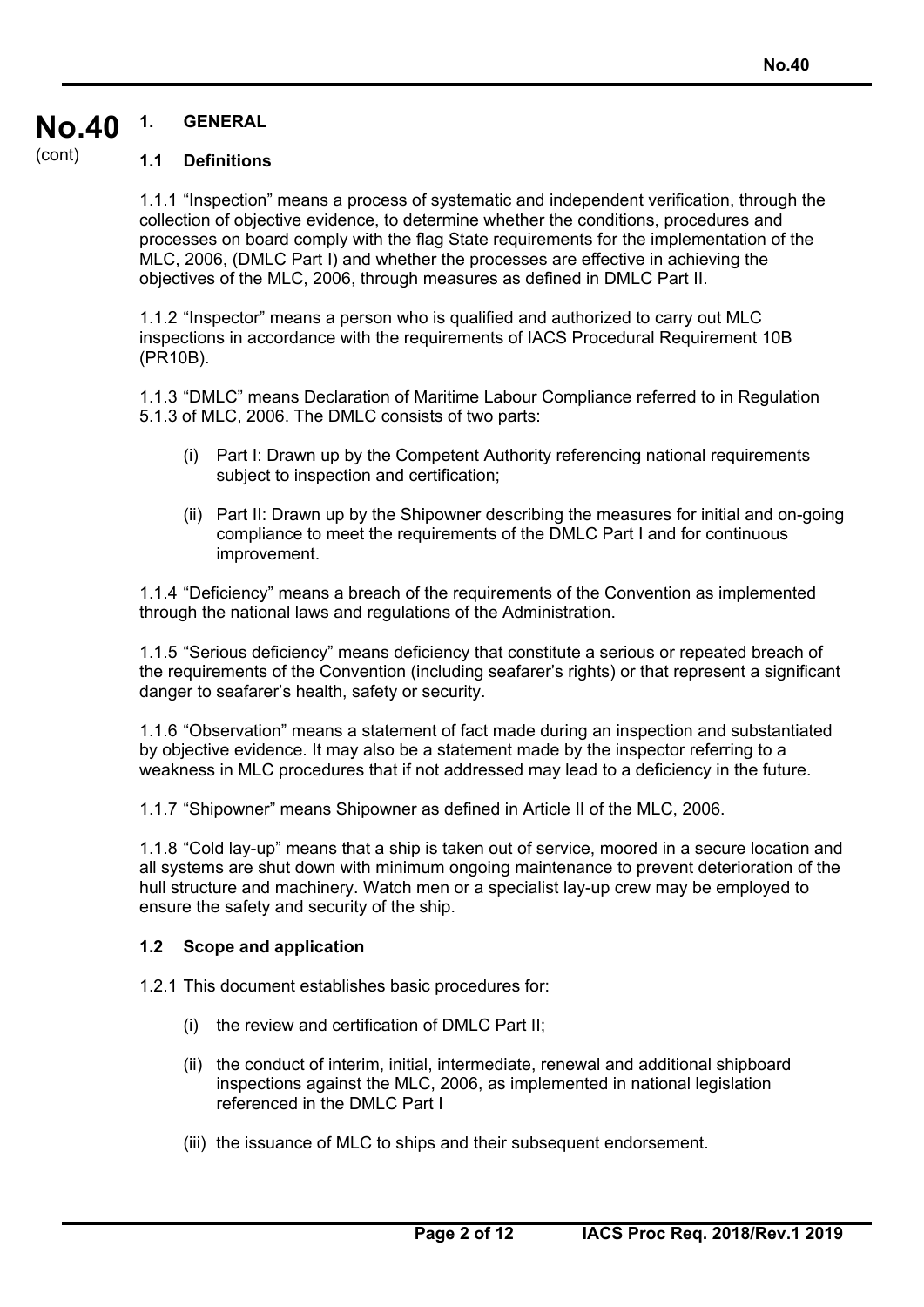**No.40**  (cont) 1.2.2 This document is intended for use by Classification Societies when they are acting as Recognised Organisations on behalf of Administrations under the provision of MLC, 2006, Reg. 5.1.2 and when conducting inspections for voluntary certification of vessels.

> 1.2.3 This document also establishes basic procedures for Classification Societies to follow when potential failures of the MLC system are identified by Port State Control Officers.

### **2 VERIFYING COMPLIANCE WITH MLC, 2006**

#### **2.1 Responsibilities of the Classification Society**

2.1.1 During verification of compliance with the requirements of the MLC, 2006, provisions of the "Guidelines for Flag State Inspections" shall be taken into consideration.

2.1.2 A Classification Society performing verification of compliance with MLC, 2006, shall have, within its organisation, competencies in relation to:

- (i) MLC, 2006, applicable rules, regulations and relevant international instruments;
- (ii) plan approval, inspection and certification relevant to MLC, 2006;
- (iii) knowledge of ship operations;
- (iv) understanding of the constitution of ILO.

2.1.3 MLC, 2006, certification services shall be provided by qualified inspectors.

2.1.4 A Classification Society performing MLC, 2006, certification shall have implemented a documented system for the qualification and continuous updating of the competence of personnel who perform verification of compliance with the MLC, 2006.

This system shall provide for:

- (i) theoretical training covering competence requirements as specified in PR10B;
- (ii) supervised practical training as specified in PR10B;
- (iii) maintenance of records of the theoretical and practical training undertaken by each trainee.

#### **2.2 Responsibilities of the inspector(s)**

- 2.2.1 The inspector is responsible for:
	- (i) planning for an efficient inspection;
	- (ii) ensuring a DMLC review has been conducted;
	- (iii) complying with applicable requirements;
	- (iv) clearly communicating deficiencies and observations;
	- (v) reporting inspection results;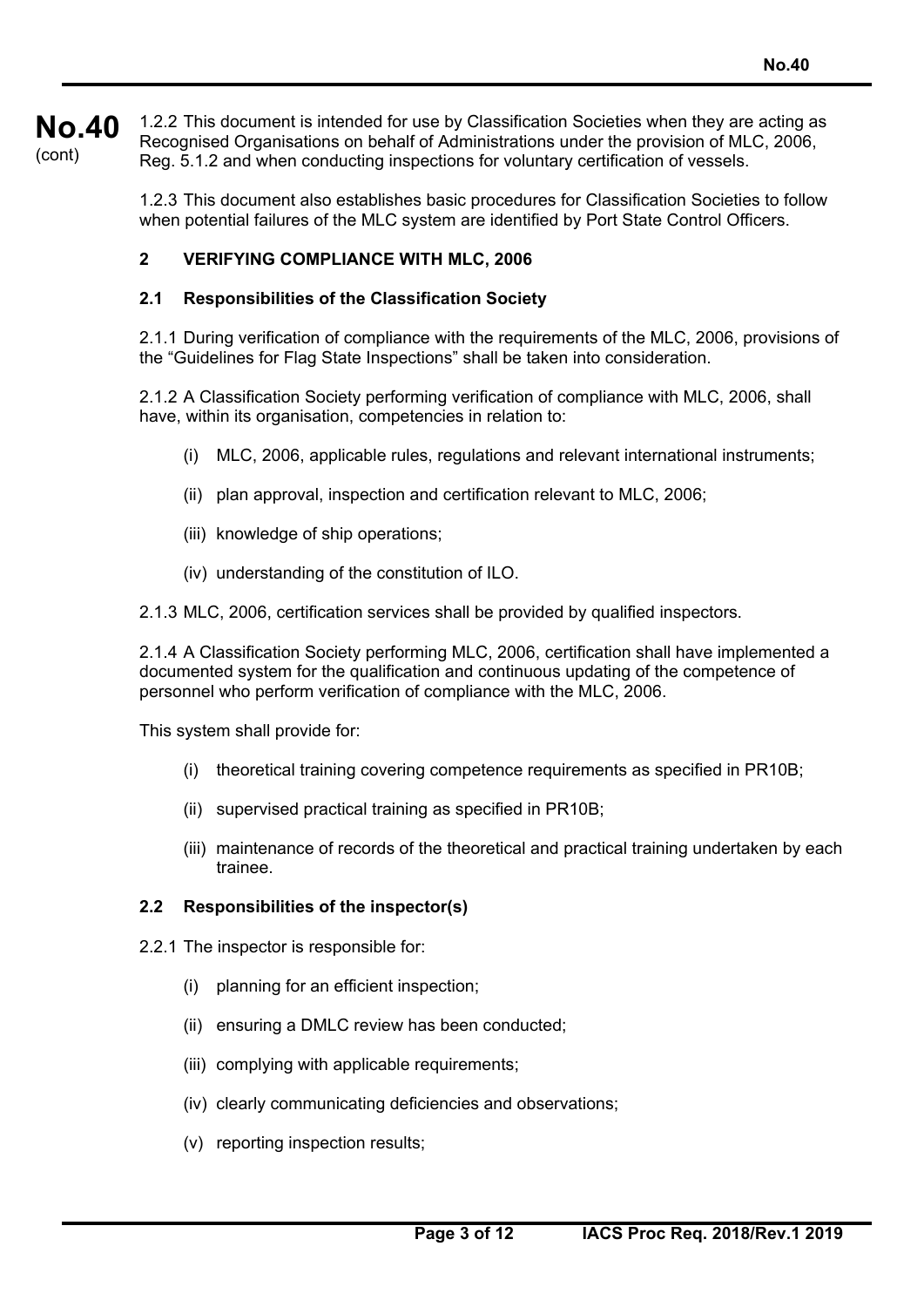(vi) reviewing rectification plans and verifying effectiveness of corrective actions taken by the Master or Shipowner.

### **3 THE CERTIFICATION PROCESS**

**No.40** 

(cont)

#### **3.1 Plan Approval/Examination for newbuildings and substantial alterations to accommodation**

3.1.1 Requirements related to accommodation and recreational facilities, as stipulated in MLC, 2006, Regulation 3.1, must be verified during the plan approval/examination and survey process by the Classification Society responsible for the newbuilding or substantial alterations project. Following the ship construction, the Classification Society shall issue a Statement or other documentary evidence confirming that the ship was built or substantial alterations were made to the accommodation of an existing ship in accordance with the requirements of the MLC, 2006, Regulation 3.1 and the relevant flag State requirements.

3.1.2 Exemptions are only to be considered where Regulation 3.1 clearly specifies that the Competent Authority (after consultation with the shipowners' and seafarers' organisations) may grant exemptions. When in doubt regarding requirements from Regulation 3.1 a Classification Society should seek clarification from the Administration as appropriate.

#### **3.2 Certification activities**

3.2.1 A Maritime Labour Certificate (MLC) shall be issued to a ship following an initial or renewal inspection.

3.2.2 The issuance of a MLC is conditional upon:

- (i) a DMLC review and approval have been completed by the Classification Society that inspects the ship for MLC, 2006, unless already approved by the Administration;
- (ii) deficiencies have been rectified or a plan for rectification has been accepted.

3.2.3 On completion of the initial or renewal inspection, a Maritime Labour Certificate not exceeding five (5) years may be issued. A certificate of shorter validity may be issued in accordance with Classification Society procedures and flag State requirements.

3.2.4 When the renewal inspection has been completed within three (3) months before the expiry of the existing MLC, the new MLC shall be valid from the date of completion of the renewal inspection for a period not exceeding five (5) years from the date of expiry of the existing certificate.

3.2.5 When the renewal inspection is completed more than three (3) months before the expiry date of the existing MLC, the new MLC shall be valid for a period not exceeding five (5) years from the date of completion of the renewal inspection.

3.2.6 Where, after a renewal inspection is completed prior to the expiry of a MLC, the ship is found to continue to meet national laws and regulations or other measures implementing the requirements of the Convention, but a new certificate cannot immediately be issued at the renewal inspection and made available on board that ship, the Classification Society duly authorized for this purpose, may extend the validity of the MLC for a further period not exceeding five (5) months from the expiry date of the existing MLC, and endorse the MLC accordingly. The new MLC shall be valid for a period not exceeding five (5) years starting from the relevant dates provided for in para 3.2.4 and 3.2.5.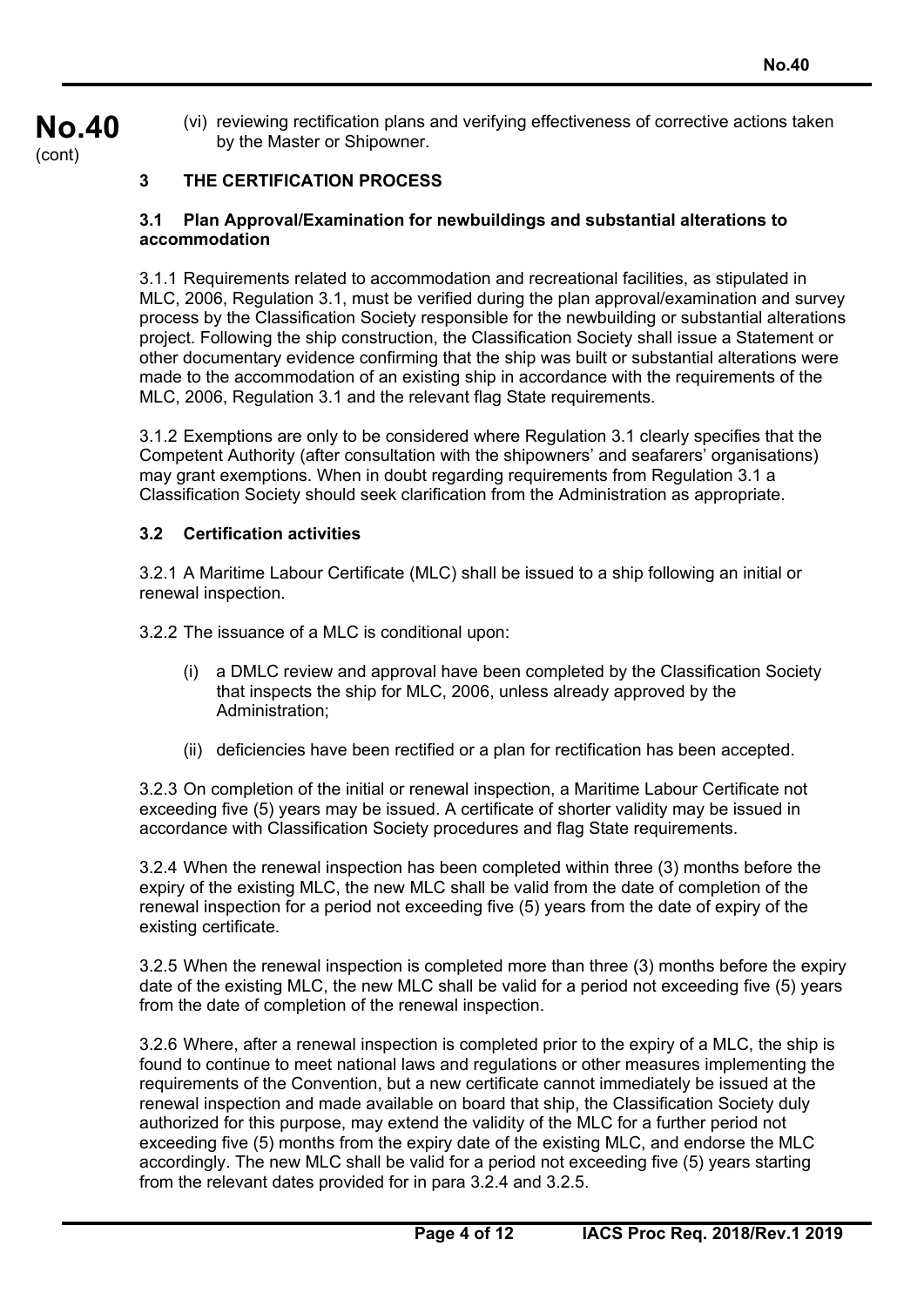# **No.40**

 $\begin{array}{l} \text{11.3.2.7} \\ \text{2.2.7} \\ \text{3.2.7} \end{array}$  When the renewal inspection has been completed after the expiry of the existing MLC,  $\text{const}$ the new MLC shall be valid from the date of completion of the renewal inspection for a period not exceeding five (5) years from the date of expiry of the existing certificate.

### **3.3 Interim inspection**

3.3.1 Interim MLC may be issued under the following conditions:

- (i) to a new ship on delivery;
- (ii) when a ship changes flag;
- (iii) when a Shipowner assumes the responsibility for the operation of a ship which is new to that Shipowner.

3.3.2 In these circumstances, it may not be possible to verify full and effective implementation of procedures, but in order to issue an interim MLC the following must be confirmed during the inspection:

- (i) the ship has been inspected, as far as reasonable and practicable, for the matters listed in Appendix A5-I of MLC, 2006, taking into account verification of items stated below;
- (ii) the Shipowner has demonstrated to the competent authority or Classification Society that the ship has adequate procedures to comply with this Convention;
- (iii) the master is familiar with the requirements of the Convention and the responsibilities for implementation; and
- (iv) relevant information has been submitted to the competent authority to produce a DMLC.

3.3.3 An interim MLC may be issued for a maximum period of six (6) months. No subsequent interim MLC may be issued, nor may the existing interim MLC be extended.

#### **3.4 DMLC Part II review process**

3.4.1 Before a ship is initially inspected for compliance with MLC, 2006, a DMLC Part II review shall be completed by the Classification Society that will inspect the ship unless carried out by the Administration. The scope of the review is to verify that the DMLC Part II, provided by the Shipowner, addresses the requirements in the DMLC Part I, issued by the Administration, including measures for initial and ongoing compliance.

3.4.2 The Shipowner's date of issue of the DMLC Part II shall be on or after the DMLC Part I issue date by the Administration. This does not apply to cases where the Administration re-issues DMLC Part I, which does not require any amendments to the existing DMLC Part II.

3.4.3 The Classification Society shall issue documentary evidence to reflect that a DMLC Part II review has been completed.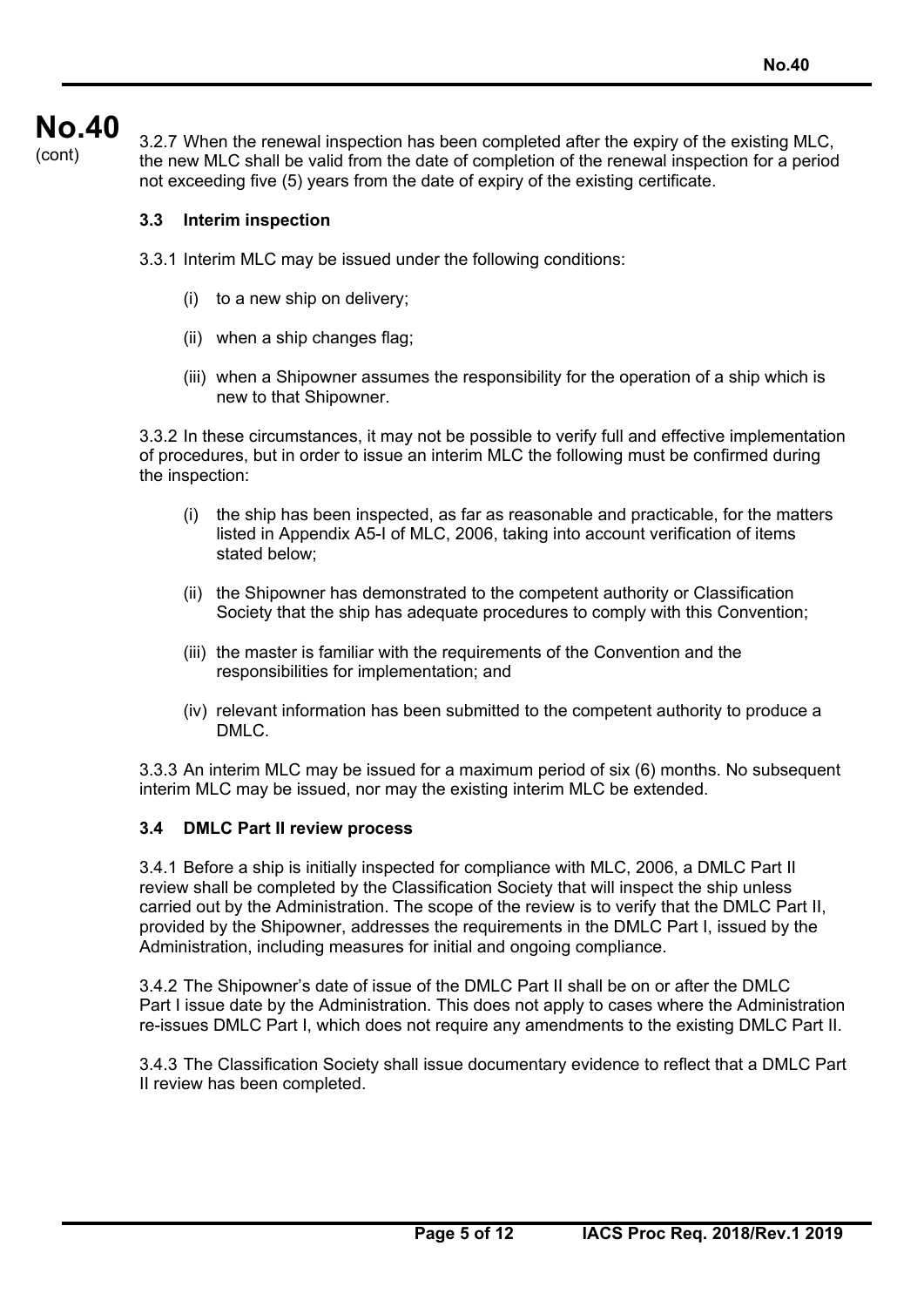#### **No.40 3.5 Initial inspection**

(cont)

3.5.1 An initial inspection may be carried out provided there is sufficient evidence that the Shipowner's measures specified in the DMLC Part II have been implemented for at least one (1) month.

#### **3.6 Intermediate inspection**

- 3.6.1 The purpose is to verify:
	- (i) ongoing compliance with MLC, 2006, as implemented through national laws and regulations;
	- (ii) amendments to the DMLC Part I and Part II (if any) have been effectively implemented;
	- (iii) that rectification to previous deficiencies have been completed.

3.6.2 The scope shall be the same as for initial inspection and shall be carried out between the second and the third anniversary date of the certificate.

#### **3.7 Renewal inspection**

3.7.1 The scope shall be the same as for initial inspection.

#### **3.8 Preparation for the inspection**

3.8.1 The inspector shall prepare an inspection plan taking into account hours of work/rest schedule for the seafarers. When the activities are planned to be carried out during hours of darkness the inspector's ability to gather information is not to be impaired(e.g. adequate and safe lighting to be provided as necessary).

3.8.2 The inspection plan shall be designed to be flexible in order to permit changes based on information gathered during the inspection and to permit the effective use of resources. The plan shall be agreed with the vessel's master and communicated to all those involved in the inspection.

3.8.3 Initial, intermediate and renewal inspections shall be performed only under normal operating conditions, e.g. when the ship is not in dry dock or in cold lay-up.

3.8.4 Interim inspections may be conducted in circumstances other than normal operating conditions, provided the ship is fully manned.

#### **3.9 Executing the inspection**

3.9.1 MLC, 2006, inspection may be conducted during the same visit as ISM and ISPS audit, by harmonizing the overlapping requirements of these Codes/Convention, provided the ship is available for sufficient time. The scope of the audit(s) and inspection shall be the same as when they are carried out independently.

3.9.2 All scheduled inspections (initial, intermediate and renewal) shall be fully scoped inspections covering all of the aspects of MLC, 2006.

3.9.3 The inspection shall begin with an opening meeting.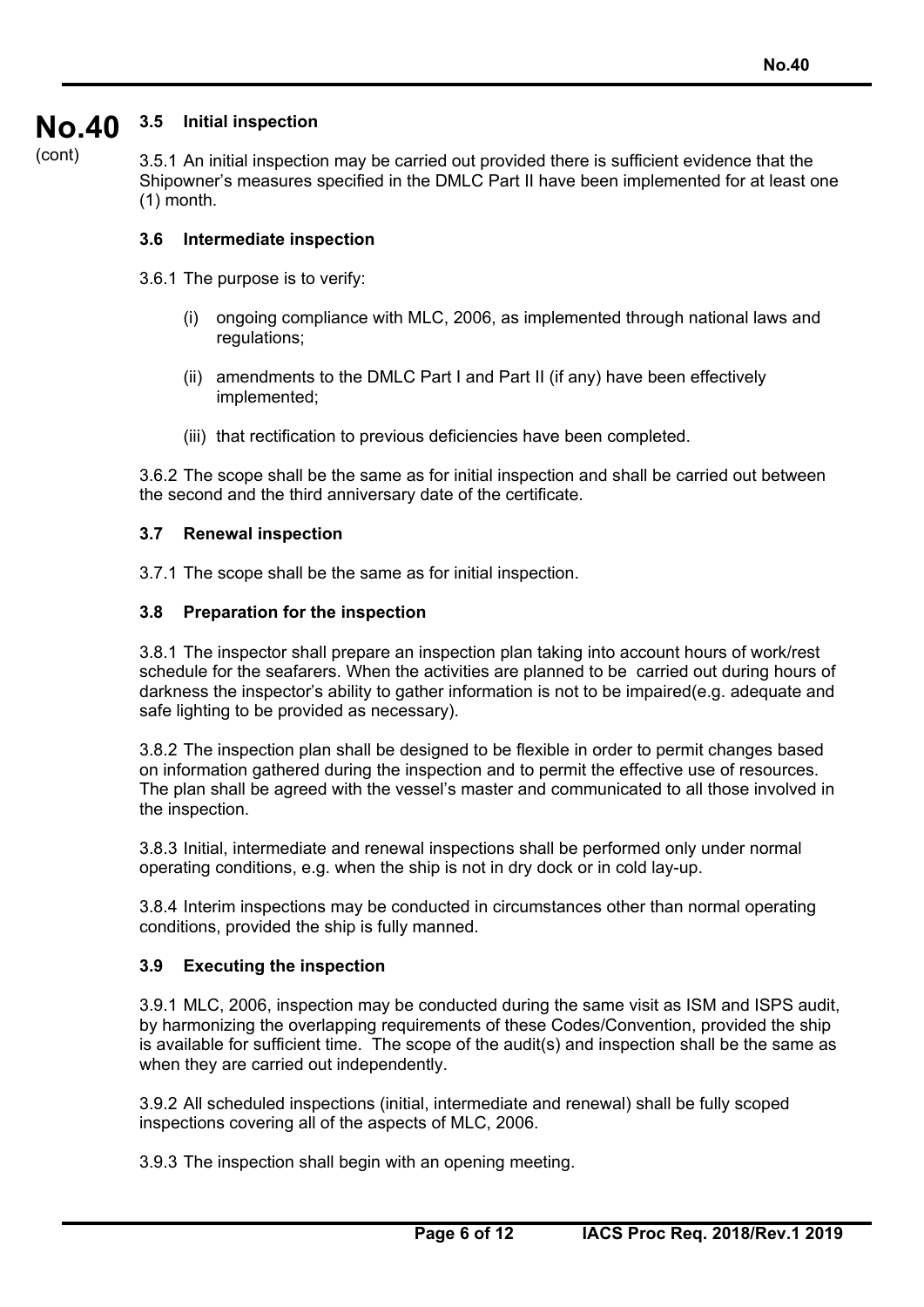**No.40**  (cont) 3.9.4 Working documents used to facilitate the inspection and to document results may include:

- (i) checklists;
- (ii) forms for reporting deficiencies and objective evidence.

3.9.5 The verification shall include review of documentation and records, visual observations, general discussion and private interviews with seafarers to confirm that the Shipowner's measures for seafarers working and living conditions as described in the DMLC Part II comply with the national requirements implementing the Convention. An inspection is based upon sampling within all areas and the inspector must use professional judgment to determine the depth of inspection for each requirement.

#### **3.10 Inspection report**

3.10.1 The inspection report shall be accurate and complete, reflect the content of the inspection and should include the following:

- (i) ship name and IMO number;
- (ii) date of completion of the inspection;
- (iii) the scope and objectives of the inspection;
- (iv) serious deficiencies, deficiencies and observations issued during the inspection;
- (v) names of inspectors and their roles;
- (vi) MLC Shipowner name.

3.10.2 Any deficiencies identified shall be included in the inspection report, or in a separate deficiency report attached to the inspection report. The report is to be made available to the ship.

## **3.11 Rectification of deficiencies**

3.11.1 The deficiency as described should state clearly the act or situation identified as noncompliant and provide appropriate references to requirements in the DMLC Part I, Part II, flag State requirements, and/or the Convention, as appropriate.

3.11.2 The content of the deficiency shall be complete and concise and written in such a manner as to be easily understood. Clarity should not be sacrificed for the sake of brevity.

3.11.3 Deficiencies should be rectified at the time of inspection, whenever possible.

3.11.4 Before a MLC may be issued, endorsed or renewed the inspector would need to have confirmation either that all deficiencies noted during the inspection have been rectified or that a rectification action plan has been provided by the Shipowner and agreed by the inspector.

3.11.5 When considering which action or actions to take, the inspector should use professional judgement and take into account inter alia the following:

(i) whether or not the deficiencies can be rapidly remedied in the port of inspection;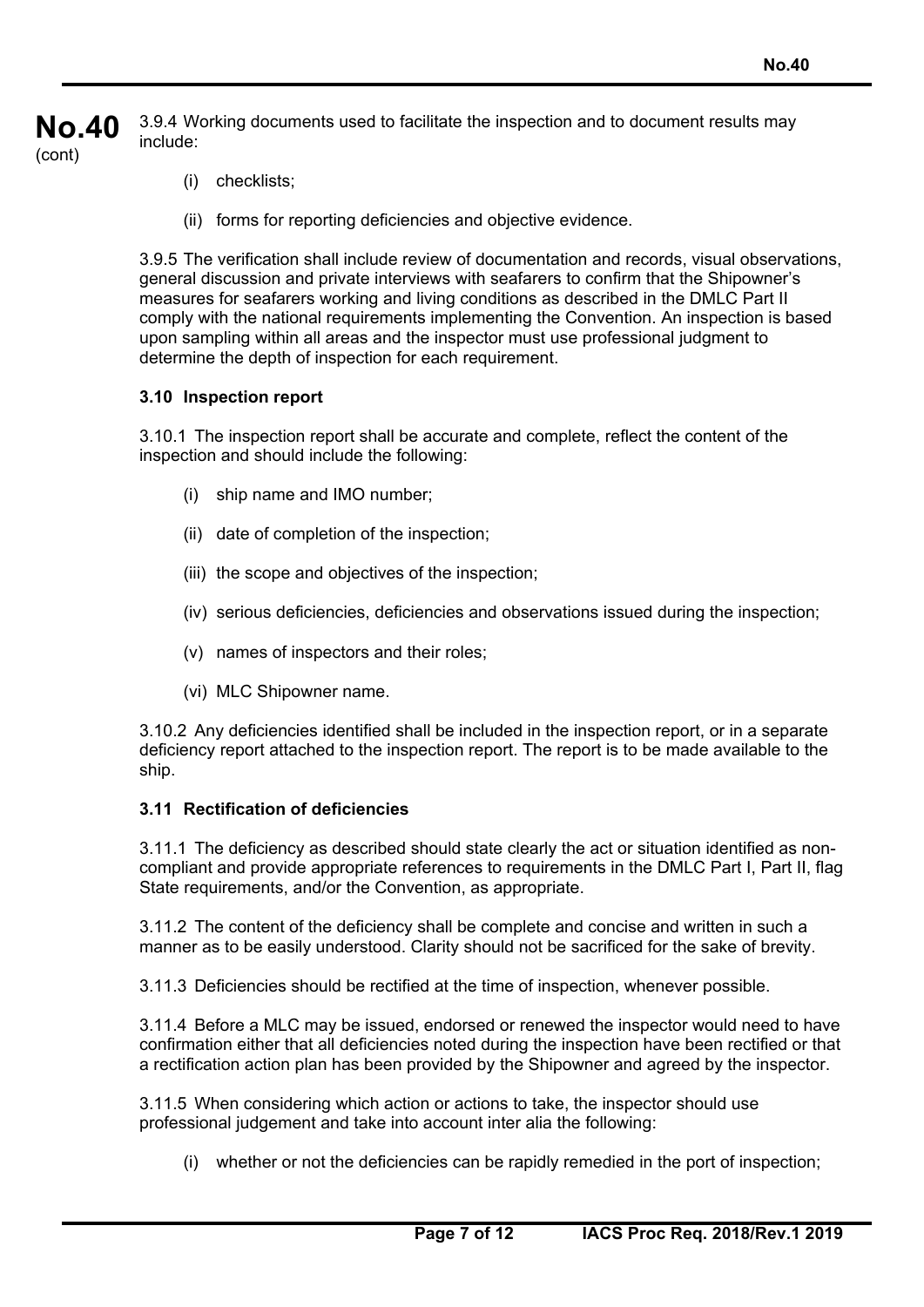- **No.40**  (ii) whether the deficiencies constitute a significant danger to seafarers' safety, health or security;
	- (iii) the seriousness of the breach of the requirements of the MLC, 2006;
	- (iv) length and nature of the intended voyage or service;
	- (v) prior history of similar deficiencies;

(cont)

(vi) prior history with respect to rectifications.

3.11.6 Where deficiencies cannot be rectified, a rectification action plan shall be agreed at the time of inspection. The proposed plan shall be reviewed by the inspector to ensure the deficiency is properly addressed. The rectification action plan shall be implemented within a period not exceeding three (3) months from the completion of the inspection. The effectiveness of the corrective actions shall be verified not later than the next scheduled inspection (intermediate or renewal) or at any additional inspection that may be required whichever comes earlier.

3.11.7 Failure to implement the agreed corrective actions may be treated as grounds for invalidation of the MLC.

#### **3.12 Follow-up of serious deficiencies**

3.12.1 A serious deficiency raised on a ship must be rectified or downgraded before a certificate is issued and the ship can sail. Downgrading can only take place after verifiable action has been taken to remove any significant danger to seafarers' safety, health or security (including seafarers' rights). A plan for implementation of corrective actions and rectification of outstanding deficiencies must be approved by the inspector where rectification is not possible at the time of inspection. The approved plan must be implemented within a time period not exceeding three (3) months from the date of inspection.

3.12.2 When a serious deficiency has been downgraded, at least one additional inspection should be carried out within an agreed time frame, in order to verify implementation of the corrective actions. A short term certificate valid up to three (3) months may be issued to allow for verification of necessary corrective actions during the additional inspection.

3.12.3 All serious deficiencies, including those that are downgraded during the inspection, shall be reported to the Administration.

#### **3.13 Withdrawal of Certification**

3.13.1 A MLC may be withdrawn if:

- (i) rectification of deficiencies is not completed within the agreed time period, or
- (ii) where a periodical inspection has not been requested within the time window, or
- (iii) when the Shipowner does not make a request for inspection when substantial changes have been made to the structure (covered by Title 3 of MLC, 2006) of the ship, or
- (iv) a serious deficiency cannot be rectified or downgraded or an acceptable rectification plan cannot be provided for deficiencies raised.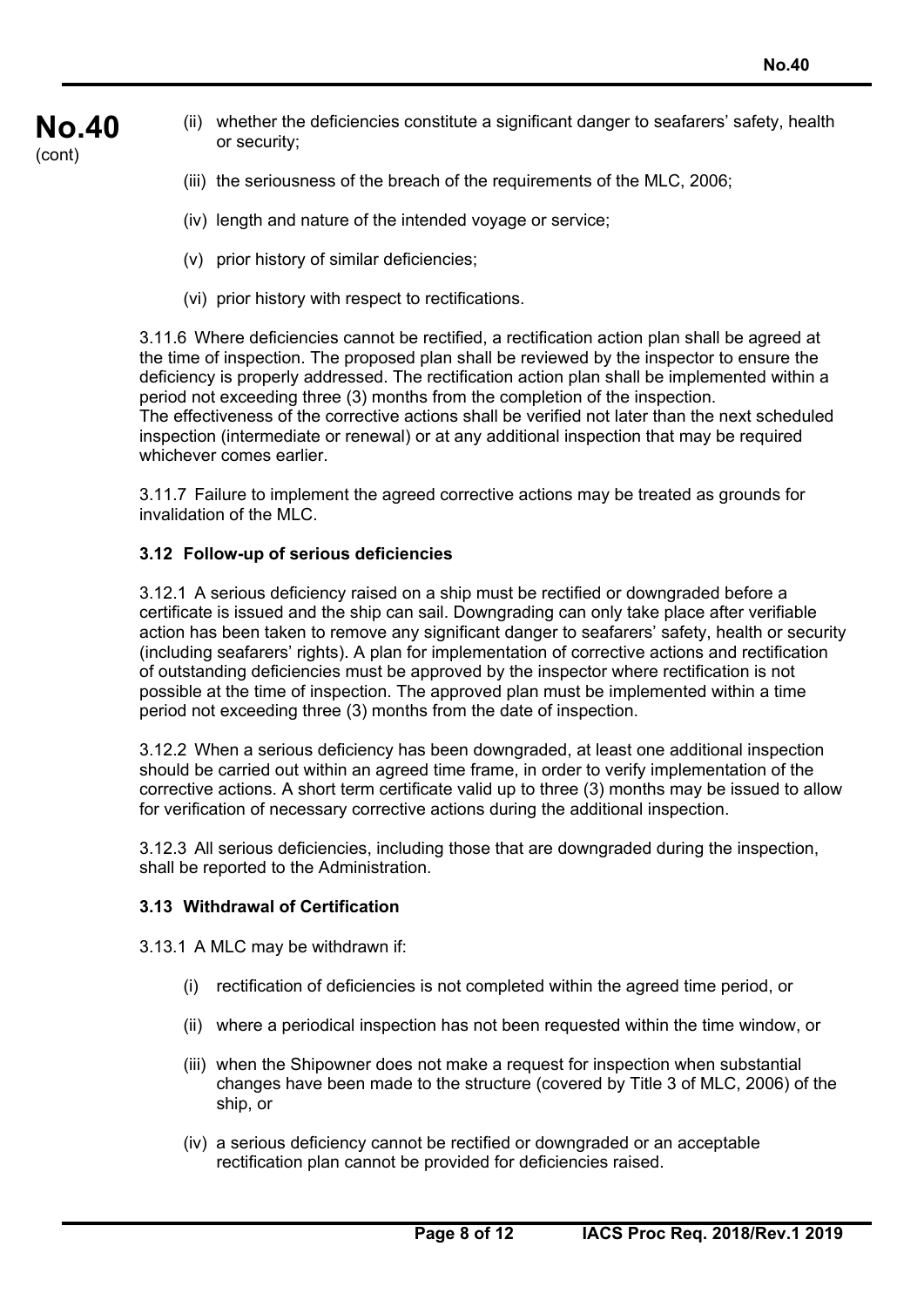# **No.40**  (cont)

# **Annex 1**

# **SHIP TYPES ON MLC**

1 The ship type stated on the MLC shall be consistent with the ship type stated in the Safety Management Certificate (SMC).

- 2 The ship type stated shall be one of the following:
	- Passenger ship;
	- Passenger high-speed craft;
	- Cargo high-speed craft;
	- Bulk carrier;
	- Oil tanker;
	- Chemical tanker;
	- Gas carrier;
	- Mobile offshore drilling unit;
	- Other cargo ship.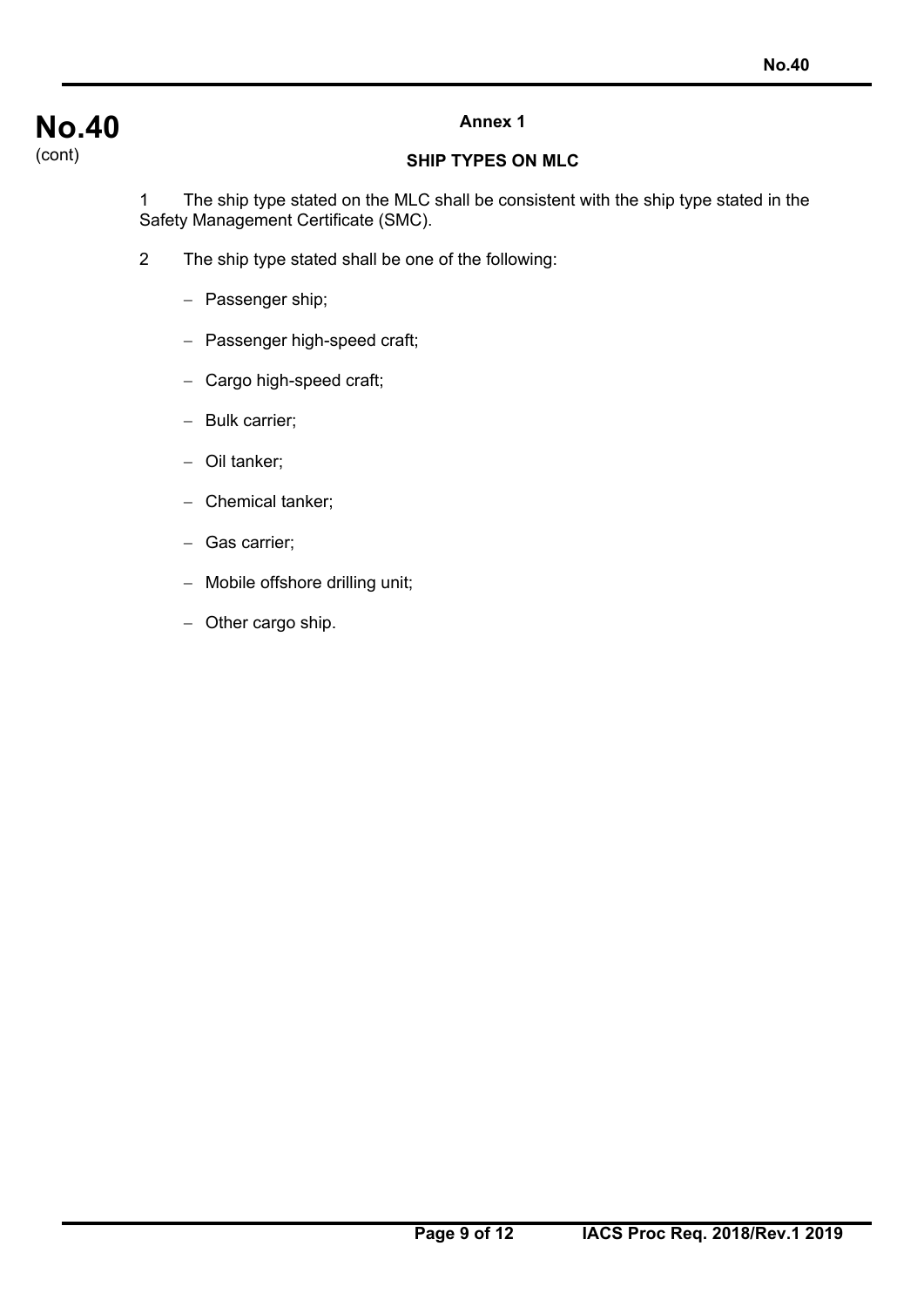#### **Annex 2**

#### **PORT STATE CONTROL**

1 When attending a ship as a result of a Port State Control action, the Classification Society that issued the MLC shall consider the objective evidence presented by the PSCO.

2 Where the inspector considers that the evidence indicates the presence of a serious deficiency, the serious deficiency shall be documented and the Shipowner shall be notified immediately. The inspector shall proceed as indicated in "Follow-up of serious deficiencies".

3 In the absence of any specific instructions to the contrary, the scope of any additional inspection carried out following the detention of a ship that holds an interim MLC certificate shall include, as a minimum, the deficiencies identified by PSCO. Implementation will be verified to the extent that the available evidence permits.

4 In cases where the PSCO alleges that there is evidence of a serious deficiency, and the inspector of the MLC-issuing Classification Society considers that there is not, the PSCO, under the authority vested in the officer by the authorities of the port, will decide what further action is to be taken.

5 If the inspector of the MLC-issuing Classification Society disagrees with the actions taken by the PSCO, the inspector is to provide the PSCO with a written explanation of the disagreement and inform the flag State.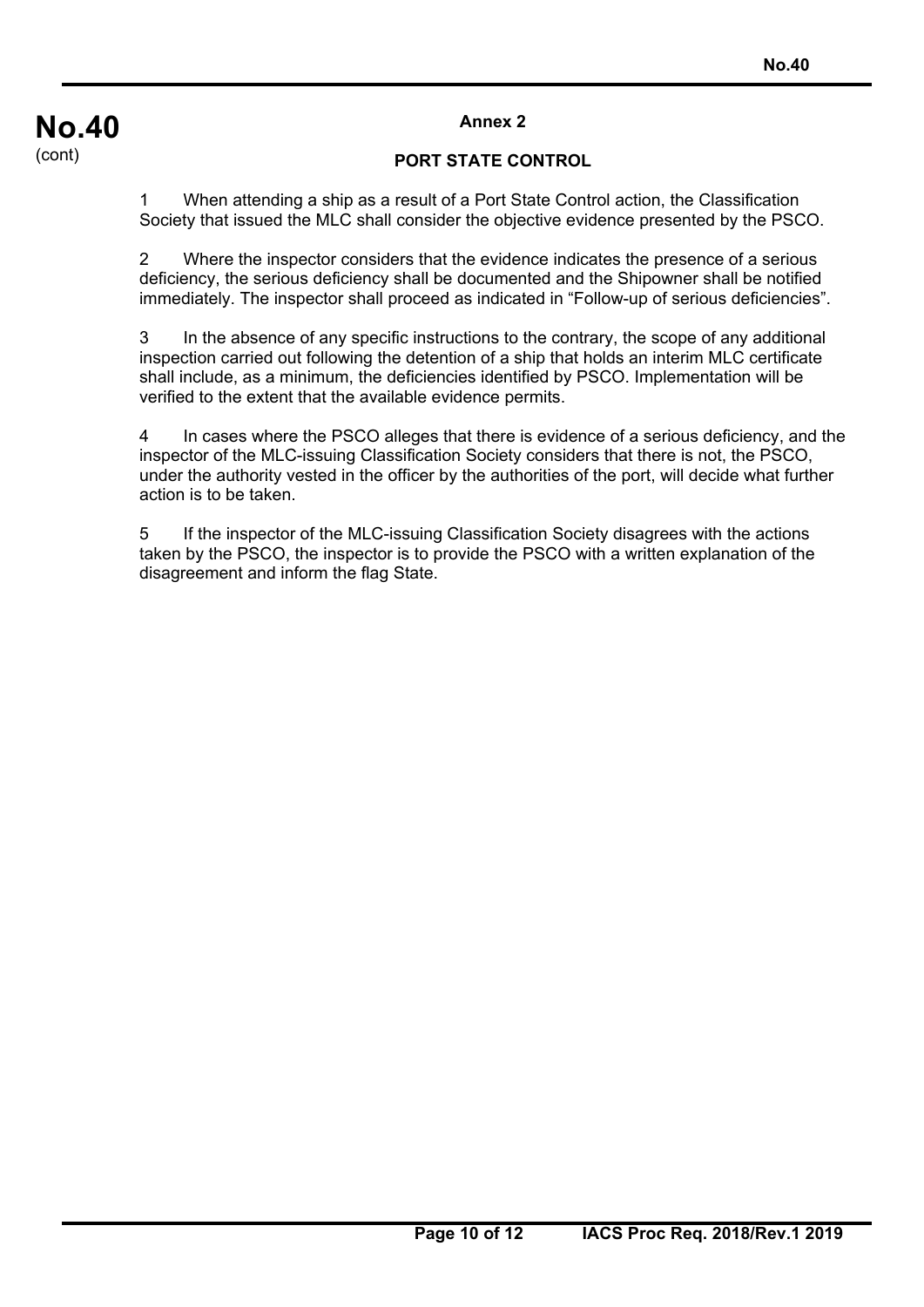# **No.40**

(cont)

#### **Annex 3**

## **CERTIFICATION SCENARIOS**

|                | <b>Scenario</b>                                                                                  | <b>Condition</b>                                                                                                        | <b>Action</b><br>required                                              | <b>DMLC Part II</b>                                                                        | Scope of Inspection and Certification                                                                                                                                                                                                                                                                                                  |
|----------------|--------------------------------------------------------------------------------------------------|-------------------------------------------------------------------------------------------------------------------------|------------------------------------------------------------------------|--------------------------------------------------------------------------------------------|----------------------------------------------------------------------------------------------------------------------------------------------------------------------------------------------------------------------------------------------------------------------------------------------------------------------------------------|
| 1              | Change of<br>ship's name                                                                         | Conducted by a<br>surveyor, an<br>auditor or an<br>inspector                                                            | Verification<br>on board <sup>1</sup>                                  | Amend DMLC<br>Part II with the<br>ship's new<br>name, if<br>applicable.                    | 1. Verify correct ship's name on all<br>Certificates and Documents.<br>2. Amend/reissue Maritime Labour<br>Certificate (MLC) with the ship's new<br>name, if applicable.<br>Note: MLC must be amended by issuing                                                                                                                       |
|                |                                                                                                  |                                                                                                                         |                                                                        |                                                                                            | Classification Society or by special<br>arrangement. Replacement MLC shall<br>have the same expiry date as the current<br>MLC.                                                                                                                                                                                                         |
| $\mathbf{2}$   | Change of<br>flag                                                                                | Conducted by an<br>inspector                                                                                            | Interim<br>inspection<br>on board                                      | ---                                                                                        | 1. Check that the DMLC Part I or evidence<br>for application to issue DMLC Part I to<br>the Administration is on board.<br>2. Interim inspection as required by<br>MLC, 2006, A5.1.3.7.<br>3. Issue Interim MLC.                                                                                                                       |
|                |                                                                                                  | 1. DMLC Part II<br>has already<br>been reviewed<br>for the new flag.<br>2. Conducted by<br>an inspector.                | Additional<br>inspection<br>on board                                   | $---$                                                                                      | 1. Verify compliance with the requirements<br>of the DMLC Part II and MLC, 2006.<br>2. Re-approve new DMLC Part II and<br>issue a replacement MLC with same<br>expiry date as the current MLC.                                                                                                                                         |
| 3              | Change in<br>IMO ship<br>type                                                                    | 1. Conducted by<br>an inspector.<br>2. Substantial<br>changes have<br>been made to<br>accommodation<br>or DMLC Part II. | Interim<br>inspection<br>on board                                      | Verify<br>amendments to<br>DMLC Part II, if<br>any, have been<br>submitted for<br>approval | 1. Interim verification as required by<br>MLC, 2006, A5.1.3.7.<br>2. Issue interim MLC with new ship type.                                                                                                                                                                                                                             |
| 4              | Takeover<br>from an<br>organization<br>not holding<br>a QSCS<br>certificate                      | Conducted by an<br>inspector                                                                                            | Initial<br>inspection<br>on board                                      | Review and<br>approve DMLC<br>Part II                                                      | 1. Inspection to address all elements of<br>MLC, 2006.<br>2. Issue MLC.                                                                                                                                                                                                                                                                |
| 5              | Ship out of<br>service<br>between<br>$3$ and $6$<br>months <sup>2</sup>                          | Conducted by an<br>Inspector                                                                                            | Additional<br>inspection if<br>required by<br>the flag<br><b>State</b> | ---                                                                                        | Endorse MLC, as appropriate.                                                                                                                                                                                                                                                                                                           |
| 6              | Ship more<br>than 6<br>months out<br>of service <sup>2</sup>                                     | Conducted by an<br>inspector                                                                                            | Additional,<br>inspection<br>on board                                  | ---                                                                                        | 1. Confirm continued compliance with the<br>DMLC Part I and Part II.<br>2. Endorse/re-issue MLC, as appropriate.                                                                                                                                                                                                                       |
| $\overline{7}$ | Intermediate<br>inspections<br>requested<br>after the end<br>of the<br>inspection<br>time window | Conducted by an<br>inspector                                                                                            | Interme-<br>diate<br>inspection<br>on board                            | $\hspace{0.05cm}---\hspace{0.05cm}$                                                        | 1. If reinstated, MLC to be endorsed with a<br>statement (e.g. Validity reinstated with<br>scope as initial). If re-issued, MLC to<br>have same expiry date as previous<br>certificate.<br>2. Issue MLC deficiency if ISM audit is not<br>held at the same time.<br>3. Issue PR17 report if ISM audit is not<br>held at the same time. |